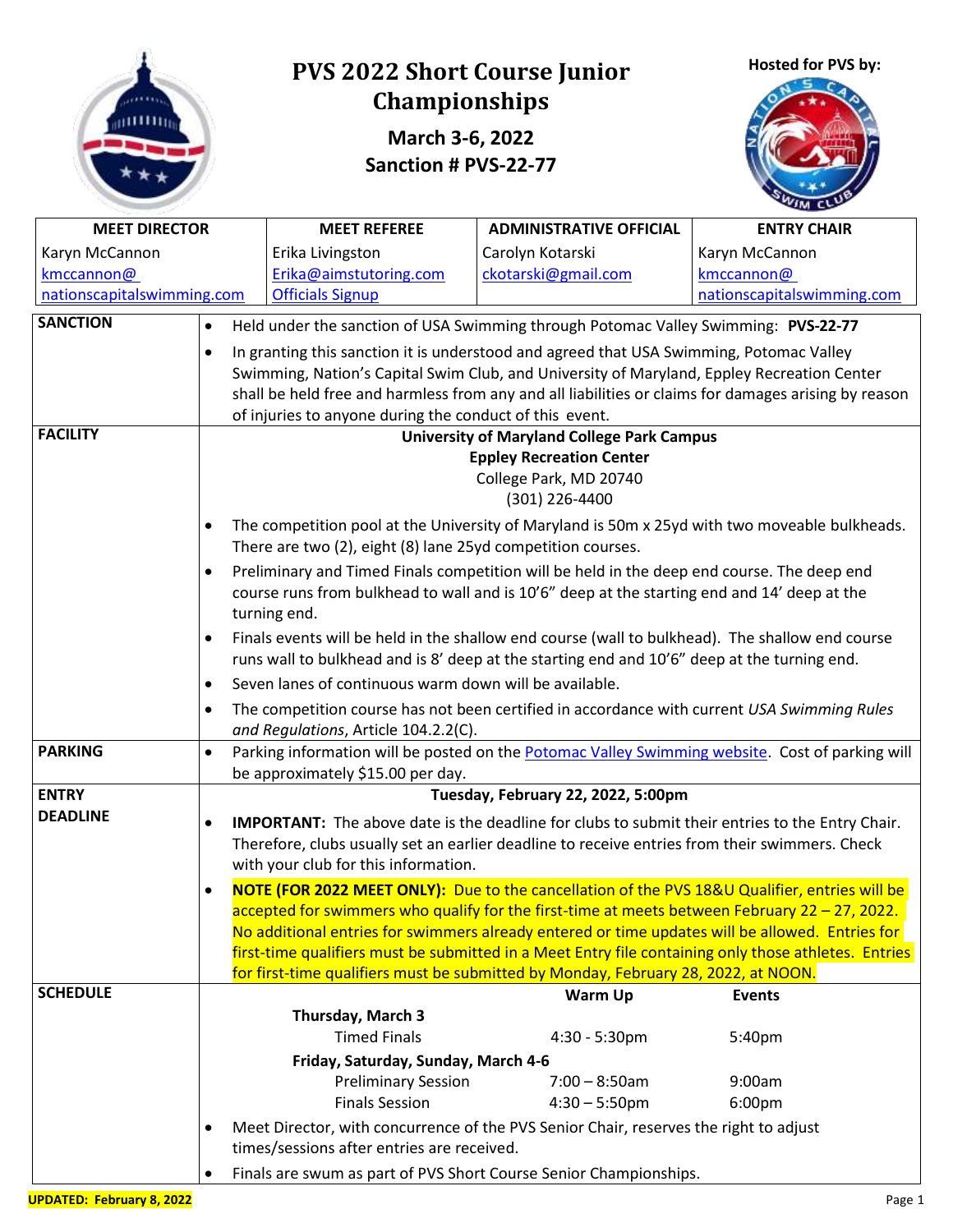| <b>ELIGIBILITY</b>                 | Open to all Potomac Valley Swimming registered athletes age 13 & Over as of the first day of the<br>$\bullet$                                                                                  |
|------------------------------------|------------------------------------------------------------------------------------------------------------------------------------------------------------------------------------------------|
|                                    | meet.                                                                                                                                                                                          |
|                                    | No swimmer will be permitted to compete in the meet unless the swimmer is registered as an<br>athlete member of USA Swimming as provided in USA Swimming Rules and Regulations Article<br>302. |
|                                    |                                                                                                                                                                                                |
|                                    | A swimmer may not enter an event they are participating in at the PVS 2022 14 & Under Junior<br><b>Olympic Championships.</b>                                                                  |
|                                    |                                                                                                                                                                                                |
|                                    | Swimmers must have equaled or bettered the applicable Qualifying Times listed and have not<br>achieved a faster time than the 2022 SC Senior Champ QT or the 2022 PVS JO 13-14 Qualifying      |
|                                    | Time. Qualifying times must have been achieved on or after February 22, 2020. All qualifying                                                                                                   |
|                                    | times must have been achieved in a USA Swimming sanctioned, observed or approved meet.                                                                                                         |
| <b>DISABILITY</b>                  | PVS and host clubs along with their meet directors are committed to the Inclusion Policy as<br>$\bullet$                                                                                       |
| <b>SWIMMERS</b>                    | adopted by the PVS BOD. Athletes with a disability are welcomed and are asked to provide                                                                                                       |
|                                    | advance notice of desired accommodations to the Meet Director. The athlete (or athlete's coach)                                                                                                |
|                                    | is also responsible for notifying the session referee of any disability prior to competition.                                                                                                  |
| <b>INCLEMENT</b><br><b>WEATHER</b> | In the event of inclement weather, the Meet Director, Meet Referee and Senior Chair will work<br>$\bullet$                                                                                     |
|                                    | with the facility manager to make any necessary changes. Information will be posted on the PVS                                                                                                 |
| <b>TIMING SYSTEM</b>               | web site and/or a Flash Mail will be sent out.<br>Automatic Timing (touchpads primary) will be used for this meet.<br>$\bullet$                                                                |
| COVID-19                           | An inherent risk of exposure to COVID-19 exists in any public place where people are present.<br>$\bullet$                                                                                     |
| <b>CONSIDERATIONS</b>              | COVID-19 is a contagious disease that can lead to severe illness and death. According to the                                                                                                   |
|                                    | Centers for Disease Control and Prevention, senior citizens and individuals with underlying                                                                                                    |
|                                    | medical conditions are especially vulnerable.                                                                                                                                                  |
|                                    | USA Swimming, Inc., cannot prevent you (or your child(ren)) from becoming exposed to,                                                                                                          |
|                                    | contracting, or spreading COVID-19 while participating in USA Swimming sanctioned events. It is                                                                                                |
|                                    | not possible to prevent against the presence of the disease. Therefore, if you choose to                                                                                                       |
|                                    | participate in a USA Swimming sanctioned event, you may be exposing yourself to and/or                                                                                                         |
|                                    | increasing your risk of contracting or spreading COVID-19.                                                                                                                                     |
|                                    | BY ATTENDING OR PARTICIPATING IN THIS COMPETITION, YOU VOLUNTARILY ASSUME ALL RISKS<br>$\bullet$<br>ASSOCIATED WITH EXPOSURE TO COVID-19 AND FOREVER RELEASE AND HOLD HARMLESS USA             |
|                                    | SWIMMING, POTOMAC VALLEY SWIMMING, NATION'S CAPITAL SWIM CLUB, AND THE                                                                                                                         |
|                                    | UNIVERSITY OF MARYLAND, EPPLEY RECREATION CENTER AND EACH OF THEIR OFFICERS,                                                                                                                   |
|                                    | DIRECTORS, AGENTS, EMPLOYEES OR OTHER REPRESENTATIVES FROM ANY LIABILITY OR CLAIMS                                                                                                             |
|                                    | INCLUDING FOR PERSONAL INJURIES, DEATH, DISEASE OR PROPERTY LOSSES, OR ANY OTHER                                                                                                               |
|                                    | LOSS, INCLUDING BUT NOT LIMITED TO CLAIMS OF NEGLIGENCE AND GIVE UP ANY CLAIMS YOU                                                                                                             |
|                                    | MAY HAVE TO SEEK DAMAGES, WHETHER KNOWN OR UNKNOWN, FORESEEN OR UNFORESEEN,                                                                                                                    |
|                                    | IN CONNECTION WITH EXPOSURE, INFECTION, AND/OR SPREAD OF COVID-19 RELATED TO<br>PARTICIPATION IN THIS COMPETITION.                                                                             |
|                                    | We have taken enhanced health and safety measures for all attending this meet, however we                                                                                                      |
|                                    | $\bullet$<br>cannot guarantee that you will not become infected with COVID-19. All attending this meet must                                                                                    |
|                                    | follow all posted instructions while in attendance. An inherent risk of exposure to COVID-19 exists                                                                                            |
|                                    | in any public place where people are present. By attending this meet, you acknowledge the                                                                                                      |
|                                    | contagious nature of COVID-19 and voluntarily assume all risks related to exposure to COVID-19.                                                                                                |
|                                    | By choosing to attend this meet you agree to comply with all health and safety mandates and<br>$\bullet$                                                                                       |
|                                    | guidelines of USA Swimming, Potomac Valley Swimming, the State of Maryland, Prince George's                                                                                                    |
|                                    | County, and the University of Maryland.                                                                                                                                                        |
| COVID-19<br><b>PROTOCOLS</b>       | All attendees (athletes, coaches, officials, and volunteers) must wear masks at all times, with the<br>$\bullet$<br>exception of athletes when warming up, cooling down, and competing.        |
|                                    | All attendees (athletes, coaches, officials, and volunteers) are required to assess their own health                                                                                           |
|                                    | for symptoms and exposure to COVID-19. Attendees will only be permitted entrance if answering                                                                                                  |
|                                    | "no" to the following questions:                                                                                                                                                               |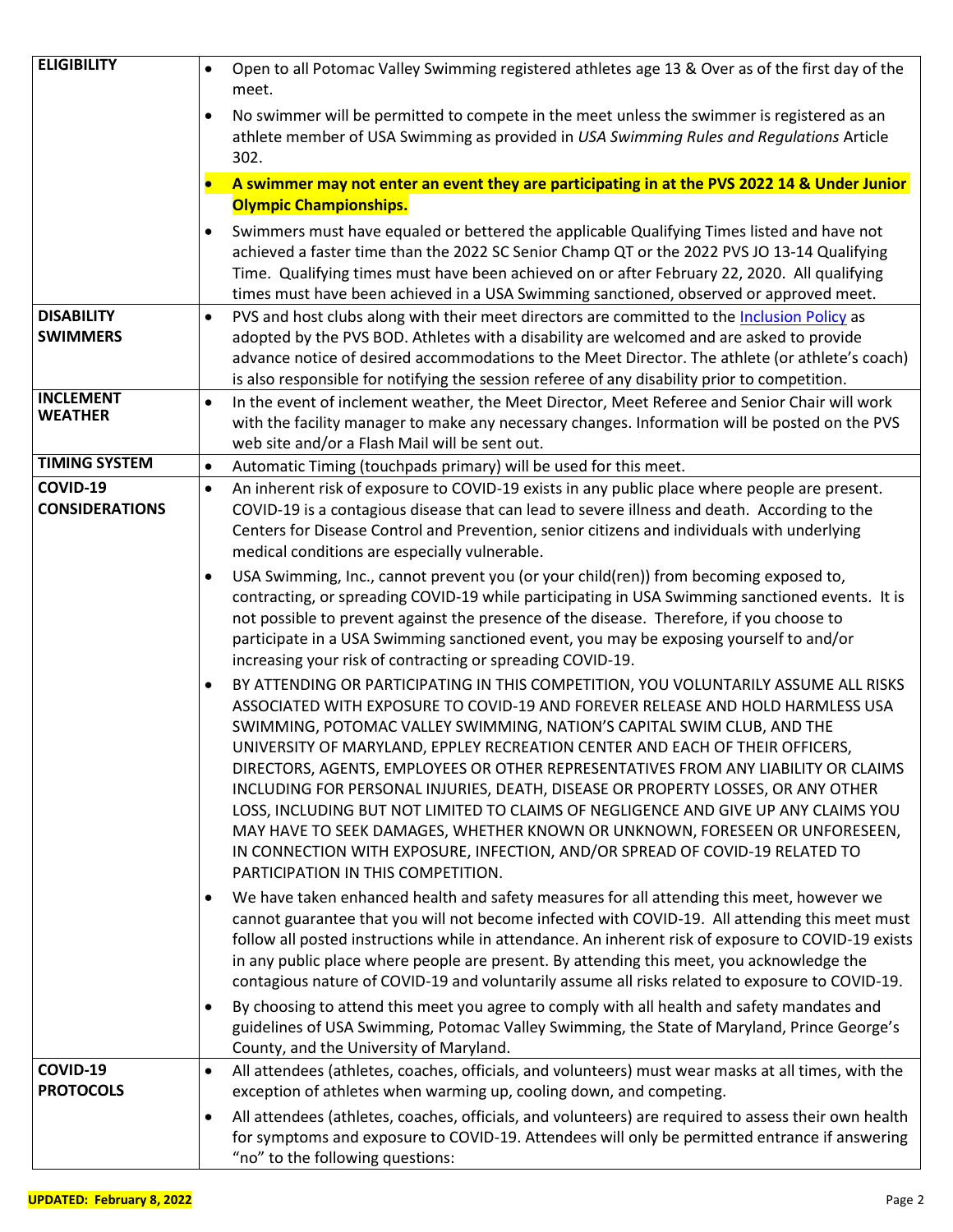|              | Do you feel any of the symptoms that fall under the symptoms of COVID-19 (fever over<br>$\circ$                                                                                                                                                                                                                                                                                                                                                                                                                                        |
|--------------|----------------------------------------------------------------------------------------------------------------------------------------------------------------------------------------------------------------------------------------------------------------------------------------------------------------------------------------------------------------------------------------------------------------------------------------------------------------------------------------------------------------------------------------|
|              | 100.4, cough, shortness of breath, etc.)?                                                                                                                                                                                                                                                                                                                                                                                                                                                                                              |
|              | Has anyone in your family been sick or diagnosed with COVID-19 in the past 14 days?<br>$\circ$                                                                                                                                                                                                                                                                                                                                                                                                                                         |
|              | Has someone you've been in contact with been diagnosed with COVID-19 or been in<br>$\circ$<br>contact with someone who has in the past 14 days?                                                                                                                                                                                                                                                                                                                                                                                        |
|              | Locker rooms will only be available for emergency use. On deck showers will be available, and all<br>athletes are required to rinse off prior to entering the water during warm ups.                                                                                                                                                                                                                                                                                                                                                   |
|              | No one with symptoms of COVID-19 is permitted in the facility.<br>$\bullet$                                                                                                                                                                                                                                                                                                                                                                                                                                                            |
|              | Athletes must arrive and depart in their suits. Locker room space will be available for female<br>٠<br>athletes to pull up suits, but full suit changes will not be permitted.                                                                                                                                                                                                                                                                                                                                                         |
|              | Swimmers must try to maintain proper social distancing.<br>٠                                                                                                                                                                                                                                                                                                                                                                                                                                                                           |
|              | Teams will be assigned a required number of marshals based on team size. Names of marshals                                                                                                                                                                                                                                                                                                                                                                                                                                             |
|              | will be required in advance. Marshals will monitor social distancing and mask compliance within<br>their assigned spaces.                                                                                                                                                                                                                                                                                                                                                                                                              |
|              | Bathroom use is allowed in emergencies, but all athletes must use the visiting team locker rooms<br>٠<br>and wipe down all surfaces touched.                                                                                                                                                                                                                                                                                                                                                                                           |
|              | Total number of athletes for both Junior and Senior Championships (combined) is limited to 800<br>per session.                                                                                                                                                                                                                                                                                                                                                                                                                         |
|              | One-way traffic will be maintained on the pool deck. Swimmers will leave their assigned spot,<br>walk along the turn (diving boards) end of the pool, down the lane 1 (window) side of the pool,<br>stage along the lane 1 side of the pool deck and continue behind the blocks. See attached<br>diagram in the supplemental document. Athletes swimming in the deep pool will enter the<br>bulkhead from lane 1 and exit after their heat towards lane 8. Athletes will only be permitted to<br>stage for their heats 2 heats a time. |
|              | For warm-ups, swimmers will be assigned to a warm-up group.<br>٠                                                                                                                                                                                                                                                                                                                                                                                                                                                                       |
|              | Swimmers will proceed to their assigned seating area on deck or in the stands, prepare to enter<br>٠<br>the pool, and follow marshals' and coaches' directions to enter the pool while respecting social<br>distancing guidelines. Swimmers not participating in warm-up will remain on the deck at their<br>assigned spot.                                                                                                                                                                                                            |
|              | Swimmers will wear their masks until they reach the starting blocks where they will place their<br>masks in a sealed container. Athletes will put their mask back on before leaving the starting area.                                                                                                                                                                                                                                                                                                                                 |
|              | Additional sanitation will take place as well as sanitation stations will be available in various<br>$\bullet$<br>locations throughout the facility.                                                                                                                                                                                                                                                                                                                                                                                   |
|              | UV Light is used along with chlorine to disinfect the water constantly.<br>٠                                                                                                                                                                                                                                                                                                                                                                                                                                                           |
|              | Spectators will not be permitted. The meet will be professionally live-streamed. Live-streaming<br>details will be provided to all participating teams and posted on the PVS YouTube Channel.                                                                                                                                                                                                                                                                                                                                          |
|              | We request that all attendees notify the meet director as soon as possible if they have tested<br>positive for COVID-19, shown symptoms or have been in contact with anyone exposed to<br>COVID19 after attending the meet.                                                                                                                                                                                                                                                                                                            |
| <b>RULES</b> | Current USA Swimming rules shall govern this meet.<br>٠                                                                                                                                                                                                                                                                                                                                                                                                                                                                                |
|              | All applicable adults participating in or associated with this meet acknowledge that they are<br>٠<br>subject to the provisions of the USA Swimming Minor Athlete Abuse Prevention Policy<br>("MAAPP"), and that they understand that compliance with the MAAPP policy is a condition of<br>participation in the conduct of this competition.                                                                                                                                                                                          |
|              | No on-deck USA Swimming registration is permitted.                                                                                                                                                                                                                                                                                                                                                                                                                                                                                     |
|              | In compliance with USA Swimming Rules and Regulations, the use of audio or visual recording<br>devices, including a cell phone is not permitted in the changing areas, rest rooms, or locker<br>rooms. Per PVS policy, the use of equipment capable of taking pictures (e.g., cell phones,<br>cameras, etc.) is banned from behind the starting blocks during the entire meet, including warm<br>up, competition and cool down periods.                                                                                                |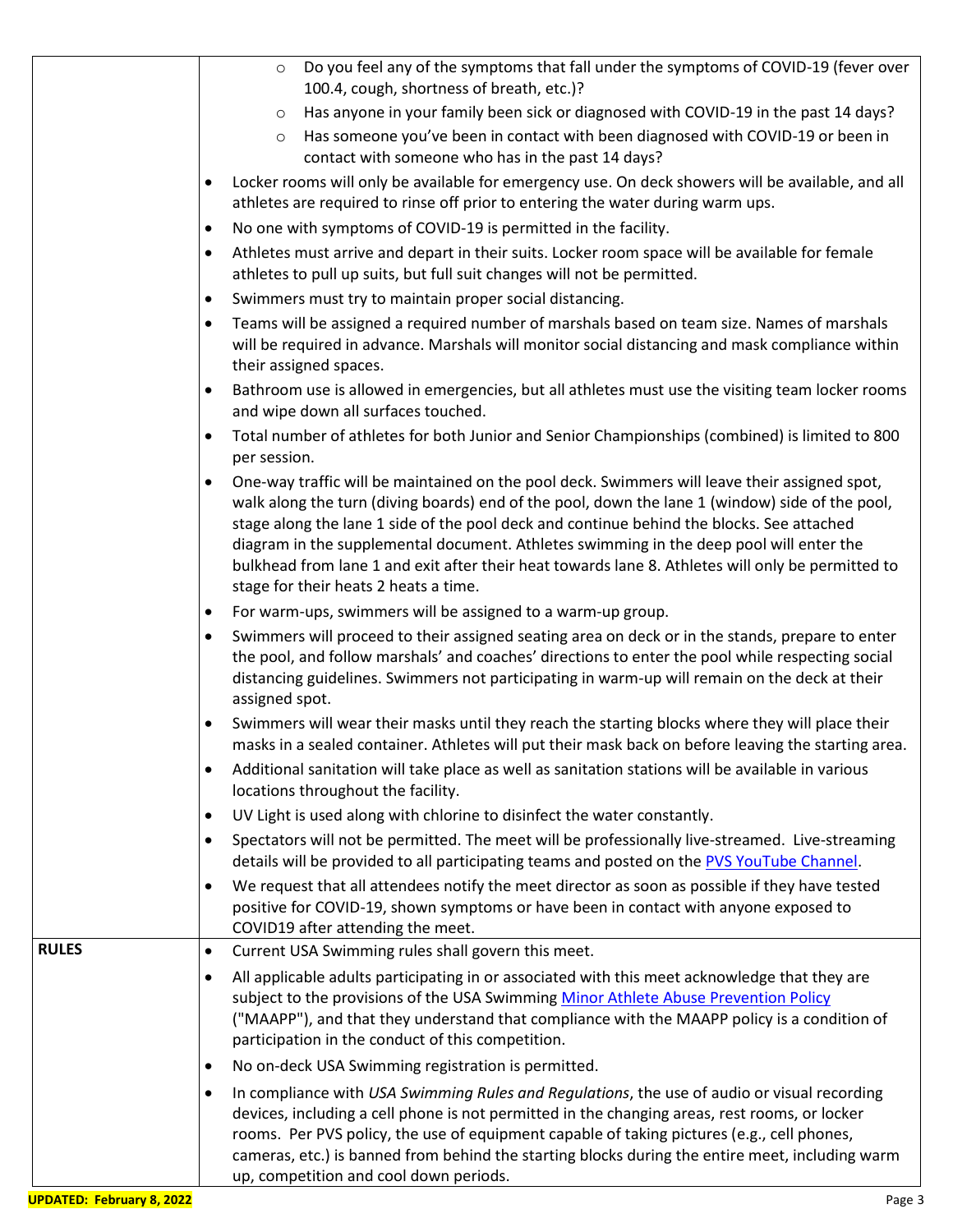|                                          | Deck changes are prohibited.<br>$\bullet$                                                                                                                                                                                                                                                                                                                                                                                                                                                                                                                                                                     |
|------------------------------------------|---------------------------------------------------------------------------------------------------------------------------------------------------------------------------------------------------------------------------------------------------------------------------------------------------------------------------------------------------------------------------------------------------------------------------------------------------------------------------------------------------------------------------------------------------------------------------------------------------------------|
|                                          | Any swimmer entered in the meet must be certified by a USA Swimming member coach as being<br>$\bullet$<br>proficient in performing a racing start or must start each race from within the water. When<br>unaccompanied by a member-coach, it is the responsibility of the swimmer or the swimmer's<br>legal guardian to ensure compliance with this requirement.                                                                                                                                                                                                                                              |
|                                          | Operation of a drone or any other flying devices is prohibited over the venue (pools,<br>$\bullet$<br>athlete/coach areas, spectator areas and open ceiling locker rooms) any time athletes, coaches,<br>officials and/or spectators are present.                                                                                                                                                                                                                                                                                                                                                             |
| <b>EVENT RULES</b>                       | Dive-over starts will be used during the preliminary and timed finals sessions.<br>٠<br>All individual events are prelims/finals, except for the 1000yd and 1650yd Freestyle events which<br>$\bullet$                                                                                                                                                                                                                                                                                                                                                                                                        |
|                                          | are timed finals.                                                                                                                                                                                                                                                                                                                                                                                                                                                                                                                                                                                             |
|                                          | Top sixteen (16) qualifiers from prelims advance to Finals.<br>٠<br>A swimmer may enter and compete in a maximum of 7 individual events and no more than 3<br>$\bullet$<br>individual events per day.                                                                                                                                                                                                                                                                                                                                                                                                         |
|                                          | Entry times will be verified through SWIMS. Coaches will be asked to provide proof of times<br>$\bullet$<br>when asked by the Meet Entry Chair for any time not found in SWIMS. Failure to prove such a<br>time before the event will result in the swimmer being scratched from that event.                                                                                                                                                                                                                                                                                                                  |
|                                          | Distance Entries: Any swimmer who qualifies for the 1000 yd and/or 1650 yd freestyle events<br>$\bullet$<br>may enter at their fastest time or at the Time Standard, if entered in two or more events on the<br>day of the distance freestyle.                                                                                                                                                                                                                                                                                                                                                                |
|                                          | Swimmers must provide their own counters (if desired) for the 500, 1000, and 1650 freestyle<br>$\bullet$<br>events.                                                                                                                                                                                                                                                                                                                                                                                                                                                                                           |
|                                          | SCY entry times will be used for this meet. No LCM times will be accepted. NT entries will not be<br>$\bullet$<br>accepted.                                                                                                                                                                                                                                                                                                                                                                                                                                                                                   |
|                                          | No late entries will be accepted.<br>$\bullet$                                                                                                                                                                                                                                                                                                                                                                                                                                                                                                                                                                |
|                                          | No deck entries will be accepted.<br>$\bullet$                                                                                                                                                                                                                                                                                                                                                                                                                                                                                                                                                                |
| <b>RELAY RULES</b>                       | All relays are timed finals.<br>$\bullet$                                                                                                                                                                                                                                                                                                                                                                                                                                                                                                                                                                     |
|                                          | All relay events will be swum slow-to-fast in the preliminaries session. Heats of the 800 yd<br>$\bullet$<br>Freestyle Relay will alternate women and men.                                                                                                                                                                                                                                                                                                                                                                                                                                                    |
|                                          | A club may enter up to 3 relay teams per relay event, but only two relay teams per club per event<br>may score.                                                                                                                                                                                                                                                                                                                                                                                                                                                                                               |
|                                          | The 200 yd Freestyle and Medley relays will not be scored.<br>$\bullet$                                                                                                                                                                                                                                                                                                                                                                                                                                                                                                                                       |
| <b>WITHDRAWING</b><br><b>FROM FINALS</b> | National Championship scratch rules (USA Swimming Rules and Regulations, Rule 207.11.6) apply<br>$\bullet$<br>for swimmers scratching from finals.                                                                                                                                                                                                                                                                                                                                                                                                                                                            |
|                                          | Swimmers who do not wish to swim in the Final event may "scratch" from the event by emailing<br>$\bullet$<br>scratch@pvswim.org within 30 minutes of the announcement of qualifiers for finals. Swimmers<br>will receive an automated reply that the email has been received and a reply when their scratch<br>has been processed. If you do not receive a reply, please confirm your scratch with the<br>Administrative Referee.<br>Subject of email: FINALS SCRATCH: < event>, < athlete name><br>$\circ$<br>For example: FINALS SCRATCH: Event 131, Women's 200m Individual Medley, Jane Smith.<br>$\circ$ |
|                                          | Swimmers may declare an "intent to scratch" from a Finals event by emailing<br>$\bullet$<br>scratch@pvswim.org within 30 minutes of the announcement of qualifiers for finals. Swimmers<br>will receive an automated reply that the email has been received and a reply when their intent                                                                                                                                                                                                                                                                                                                     |
|                                          | to scratch has been processed. If you do not receive a reply, please confirm your scratch with the<br>Administrative Referee.                                                                                                                                                                                                                                                                                                                                                                                                                                                                                 |
|                                          | Subject of email: FINALS INTENT TO SCRATCH: < event>, < athlete name><br>$\circ$<br>For example: FINALS INTENT TO SCRATCH: Event 131, Women's 200m Individual Medley,<br>$\circ$<br>Jane Smith.                                                                                                                                                                                                                                                                                                                                                                                                               |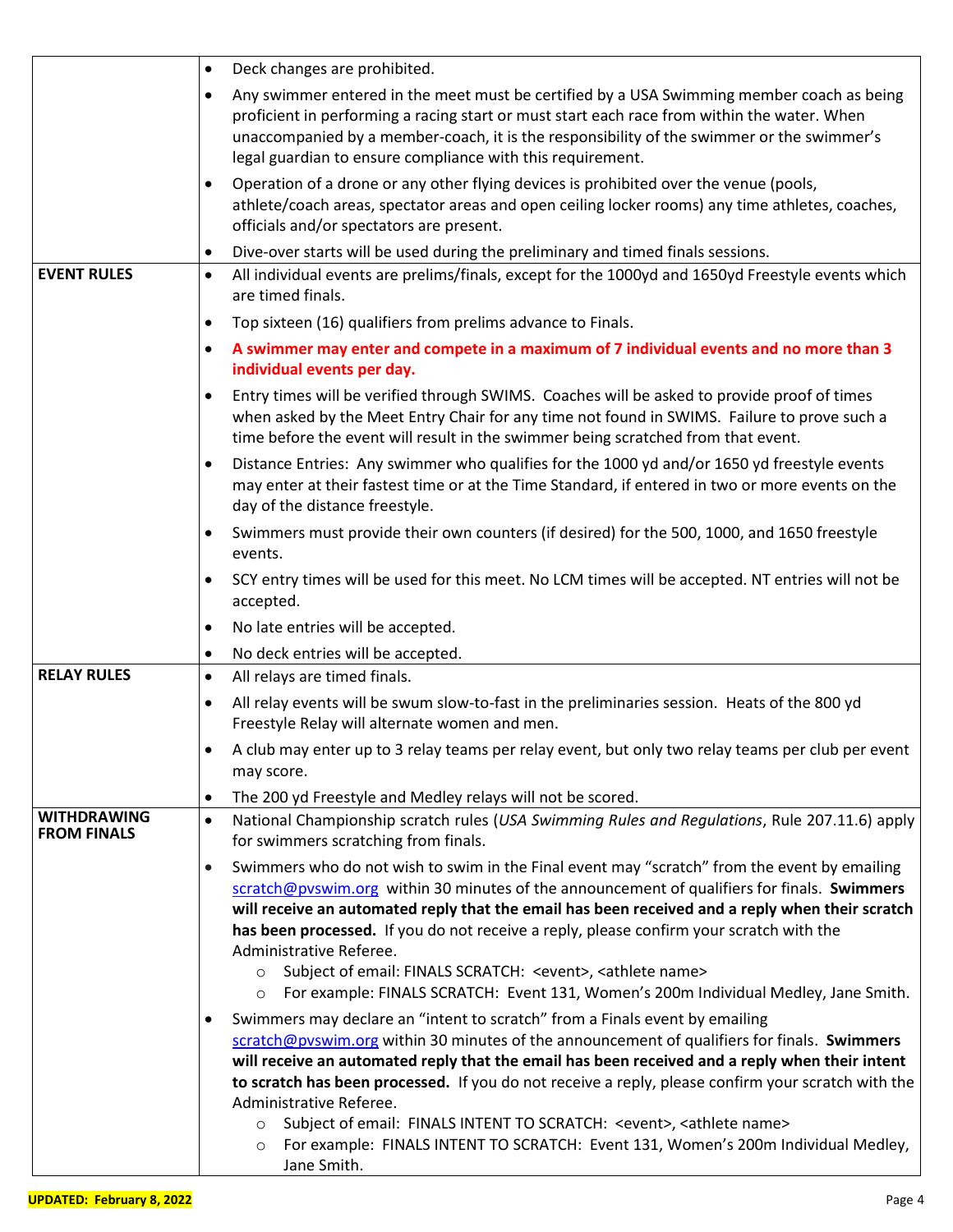|                          | If you declare an "intent to scratch" and do not wish to swim finals, you must confirm your<br>$\bullet$<br>scratch by emailing scratch@pyswim.org within 30 minutes after the conclusion of your last<br>preliminary event of the day or you will be automatically seeded into the event.                                                                                                                                                                                                                |
|--------------------------|-----------------------------------------------------------------------------------------------------------------------------------------------------------------------------------------------------------------------------------------------------------------------------------------------------------------------------------------------------------------------------------------------------------------------------------------------------------------------------------------------------------|
|                          | Body of email should include swimmer's first and last name, club, coach's name, and event being<br>$\bullet$<br>scratched. If declaring an intent to scratch, include the swimmer's last preliminary event of the<br>day. It is required that your coach is included on the email.                                                                                                                                                                                                                        |
|                          | If an athlete fails to properly scratch from an event and does not appear for the "Final" event,<br>$\bullet$<br>they shall be barred from further competition for the remainder of the meet.                                                                                                                                                                                                                                                                                                             |
| <b>POSITIVE CHECK IN</b> | Positive check in will be required for all individual and relay events 400 yd and longer. These<br>$\bullet$<br>events will be seeded on the deck. Athletes and relay teams must complete the 2022 PVS SC<br>Junior Championships Positive Check-In form to check-in for these events. Swimmers and relay<br>teams not checked-in will not be seeded into that event. Athletes who have checked-in, been<br>seeded, and fail to swim the event will be barred from their next scheduled individual event. |
|                          | If the size of PVS Junior Championships warrants, positive check in for individual events 200 yd or<br>٠<br>shorter may be announced.                                                                                                                                                                                                                                                                                                                                                                     |
| <b>ORDER OF SWIMS</b>    | Preliminaries will be swum concurrently with the PVS SC Senior Championships ("Senior<br>$\bullet$<br>Champs").                                                                                                                                                                                                                                                                                                                                                                                           |
|                          | Three heats of each individual event from Senior Champs and two heats from Junior Champs<br>$\bullet$<br>events, except the 1000 yd and 1650 yd Freestyle, will be swum at finals. Three heats from Senior<br>Champs will alternate with two heats from Junior Champs. Heats for Junior Champs will be swum<br>in the following order: "B", "A" and will be swum before the heats for Senior Champs. Heats for<br>Senior Champs will be swum in the following order: "C", "B", "A".                       |
|                          | Heats of distance events (1000 yd & 1650 yd Freestyle) will be swum fastest to slowest,<br>$\bullet$<br>alternating women and men. Swimmers in the 1000 yd and 1650 yd Freestyle are responsible for<br>providing their own timer and counter (if needed).                                                                                                                                                                                                                                                |
| <b>TIME TRIALS</b>       | There will be no Time Trials as part of the Junior Championships Meet. Swimmers entered in an<br>$\bullet$<br>individual event in this meet may participate in Time Trials at the conclusion of the Senior Champs<br>prelims sessions. See the Senior Champs meet announcement for details.                                                                                                                                                                                                               |
| <b>WARM-UP</b>           | The prescribed PVS warm-up procedures and safety policies will be followed.<br>$\bullet$                                                                                                                                                                                                                                                                                                                                                                                                                  |
|                          | Due to COVID protocols, assigned warmups will be used for all preliminary sessions. Assigned<br>$\bullet$<br>warmups may be used for timed finals depending on current facility requirements.<br>The warm up schedule for the finals sessions will be as follows:<br>4:30-5:20 pm: All lanes are general warm-up                                                                                                                                                                                          |
|                          | 5:20-5:50 pm: Lanes 1 and 8 are designated for pace; Lanes 2 and 7 are designated for<br>$\circ$<br>sprint; Lanes 3 through 6 will remain general warm-up.                                                                                                                                                                                                                                                                                                                                                |
|                          | During the meet there will be continuous warm-up/cool-down lanes. Marshals will be assigned to<br>monitor these areas. If at any time conditions become unsafe, the area will be closed for the<br>remainder of the session.                                                                                                                                                                                                                                                                              |
| <b>SUPERVISION</b>       | Coaches are responsible for the conduct of their swimmers and cleaning up for their team areas.<br>$\bullet$                                                                                                                                                                                                                                                                                                                                                                                              |
|                          | No chairs will be allowed on deck for athletes. Coaches' chairs will be permitted pending enough<br>$\bullet$<br>safe deck space is available.                                                                                                                                                                                                                                                                                                                                                            |
| <b>SCORING</b>           | Individual: 20, 17, 16, 15, 14, 13, 12, 11, 9, 7, 6, 5, 4, 3, 2, 1<br>$\bullet$<br>Relays:<br>40, 34, 32, 30, 28, 26, 24, 22, 18, 14, 12, 10, 8, 6, 4, 2<br>$\bullet$                                                                                                                                                                                                                                                                                                                                     |
| <b>AWARDS</b>            | There are no awards for this meet.<br>$\bullet$                                                                                                                                                                                                                                                                                                                                                                                                                                                           |
| <b>SPECTATORS</b>        | Spectators will not be permitted in the facility.<br>$\bullet$                                                                                                                                                                                                                                                                                                                                                                                                                                            |
| <b>PROGRAMS</b>          | The meet will be available on Meet Mobile. Programs will be posted on the PVS website.<br>$\bullet$                                                                                                                                                                                                                                                                                                                                                                                                       |
| <b>CREDENTIALS</b>       | Only athletes, USA Swimming certified coaches, and deck officials will be permitted on the deck.<br>$\bullet$<br>Coaches and Officials should have proof of active USA Swimming membership with them at all<br>times.                                                                                                                                                                                                                                                                                     |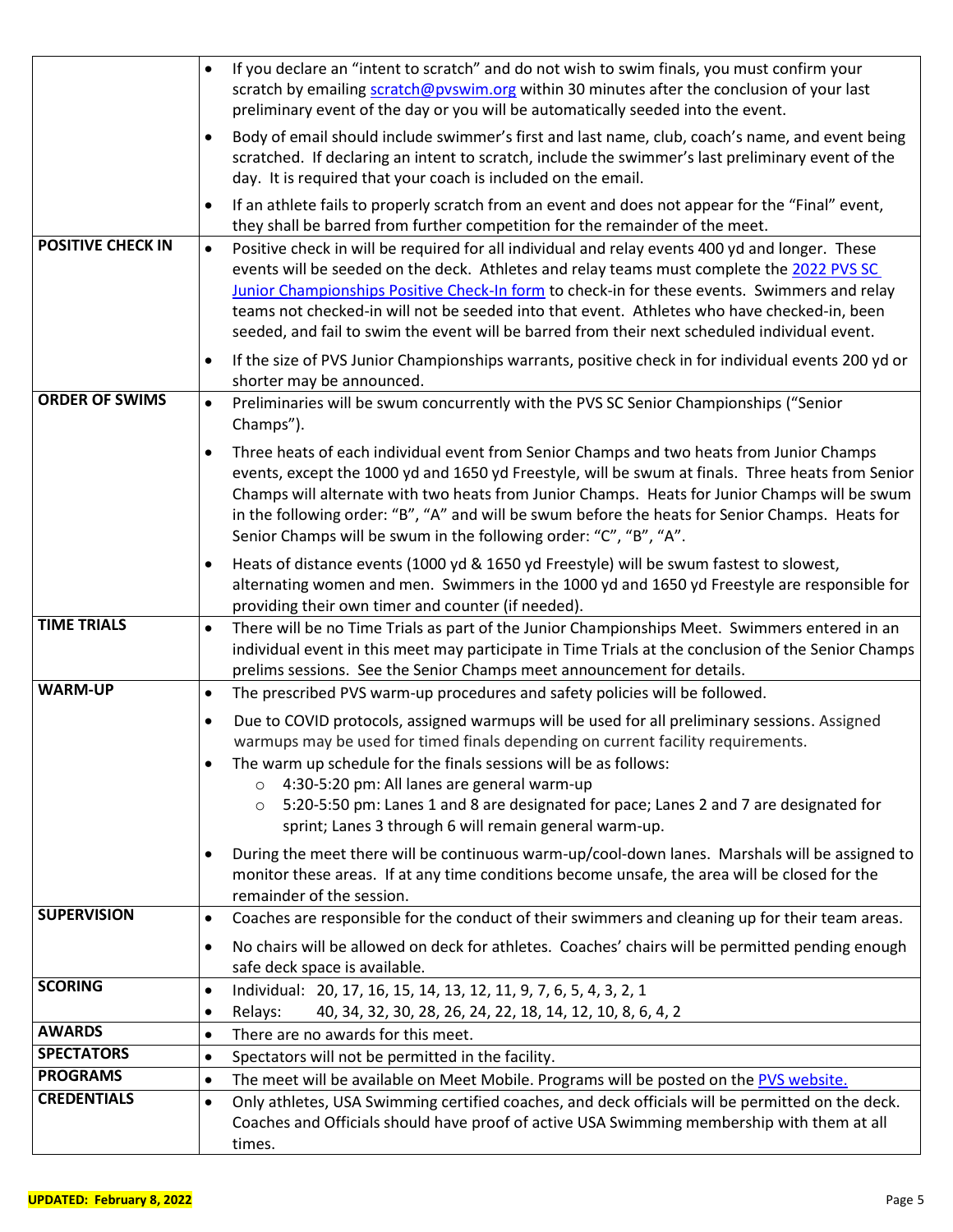| <b>OFFICIALS</b>                                                                                                                                                                        | $\bullet$                                                                                                                    | Each participating club is requested to provide at least one table worker or official (referee,<br>starter or stroke & turn judge) per session if entering 25 or more splashes.                                                                                                                                          |         |                  |           |  |  |
|-----------------------------------------------------------------------------------------------------------------------------------------------------------------------------------------|------------------------------------------------------------------------------------------------------------------------------|--------------------------------------------------------------------------------------------------------------------------------------------------------------------------------------------------------------------------------------------------------------------------------------------------------------------------|---------|------------------|-----------|--|--|
|                                                                                                                                                                                         |                                                                                                                              | All certified officials wishing to volunteer please use the Officials Signup or contact the Meet<br>Referee; Late applications and walk-ons are welcome.                                                                                                                                                                 |         |                  |           |  |  |
| <b>TIMERS</b>                                                                                                                                                                           | $\bullet$                                                                                                                    | Clubs will be required to provide timers in proportion to the number of entries they have in each<br>session. An initial number of timers required per club and their lane assignments will be posted<br>on the PVS website in mid-February. Timer requirements may be adjusted after all entries have<br>been received. |         |                  |           |  |  |
|                                                                                                                                                                                         |                                                                                                                              | Timers should report to the timers meeting 30 minutes before the start of each session.                                                                                                                                                                                                                                  |         |                  |           |  |  |
|                                                                                                                                                                                         |                                                                                                                              | All swimmers are required to provide a timer and a counter (if desired) for the 500 yd, 1000 yd,<br>and 1650 yd Freestyle events.                                                                                                                                                                                        |         |                  |           |  |  |
|                                                                                                                                                                                         |                                                                                                                              |                                                                                                                                                                                                                                                                                                                          |         |                  |           |  |  |
| <b>ENTRY PROCEDURES</b>                                                                                                                                                                 | ٠<br>$\bullet$                                                                                                               | All swimmers are required to provide a timer for the 400 yd Individual Medley.<br>All entry files must be sent to the Entry Chair, Karyn McCannon, karyn.mccannon@gmail.com                                                                                                                                              |         |                  |           |  |  |
|                                                                                                                                                                                         | SCY entries only, no LCM times will be accepted.<br>$\bullet$                                                                |                                                                                                                                                                                                                                                                                                                          |         |                  |           |  |  |
|                                                                                                                                                                                         | Individual Entries: Any qualifying time in the national database swum within the qualifying<br>period may be used for entry. |                                                                                                                                                                                                                                                                                                                          |         |                  |           |  |  |
|                                                                                                                                                                                         | ٠                                                                                                                            | Proof for times annotated as unproven (*) must be provided to the Administrative Official prior<br>to the event or the swimmer will be scratched from that event.<br>Relay Entries: Ensure "relay only" athletes are included in the team entry roster.<br>o There are no qualifying times for the 200 yd relays.        |         |                  |           |  |  |
|                                                                                                                                                                                         |                                                                                                                              |                                                                                                                                                                                                                                                                                                                          |         |                  |           |  |  |
|                                                                                                                                                                                         |                                                                                                                              | Teams Entering Unattached Athletes: Teams may enter athletes with an unattached status.                                                                                                                                                                                                                                  |         |                  |           |  |  |
| Individual Unattached Athletes may enter individually.<br>Payment will be required prior to the start of the meet. Contact the Meet Entry chair for<br>$\circ$<br>payment instructions. |                                                                                                                              |                                                                                                                                                                                                                                                                                                                          |         |                  |           |  |  |
|                                                                                                                                                                                         |                                                                                                                              | Any club that enters an unregistered or improperly registered athlete, falsifies an entry in any<br>way, or permits an unregistered coach to represent them, will be fined the sum of \$100 and no<br>further entries will be accepted from that club until the said fine is paid.                                       |         |                  |           |  |  |
| <b>ENTRY FEES</b>                                                                                                                                                                       |                                                                                                                              | Per Swimmer Surcharge:                                                                                                                                                                                                                                                                                                   | \$10.00 | Relay event fee: | \$20.00   |  |  |
|                                                                                                                                                                                         |                                                                                                                              | Individual event fee:                                                                                                                                                                                                                                                                                                    | \$12.50 | Deck entries:    | <b>NA</b> |  |  |
|                                                                                                                                                                                         |                                                                                                                              | Clubs will be invoiced by PVS for entry fees after completion of the meet. Payment will be due<br>upon receipt of invoice. The invoice will outline the methods of payments and where to send a<br>check.                                                                                                                |         |                  |           |  |  |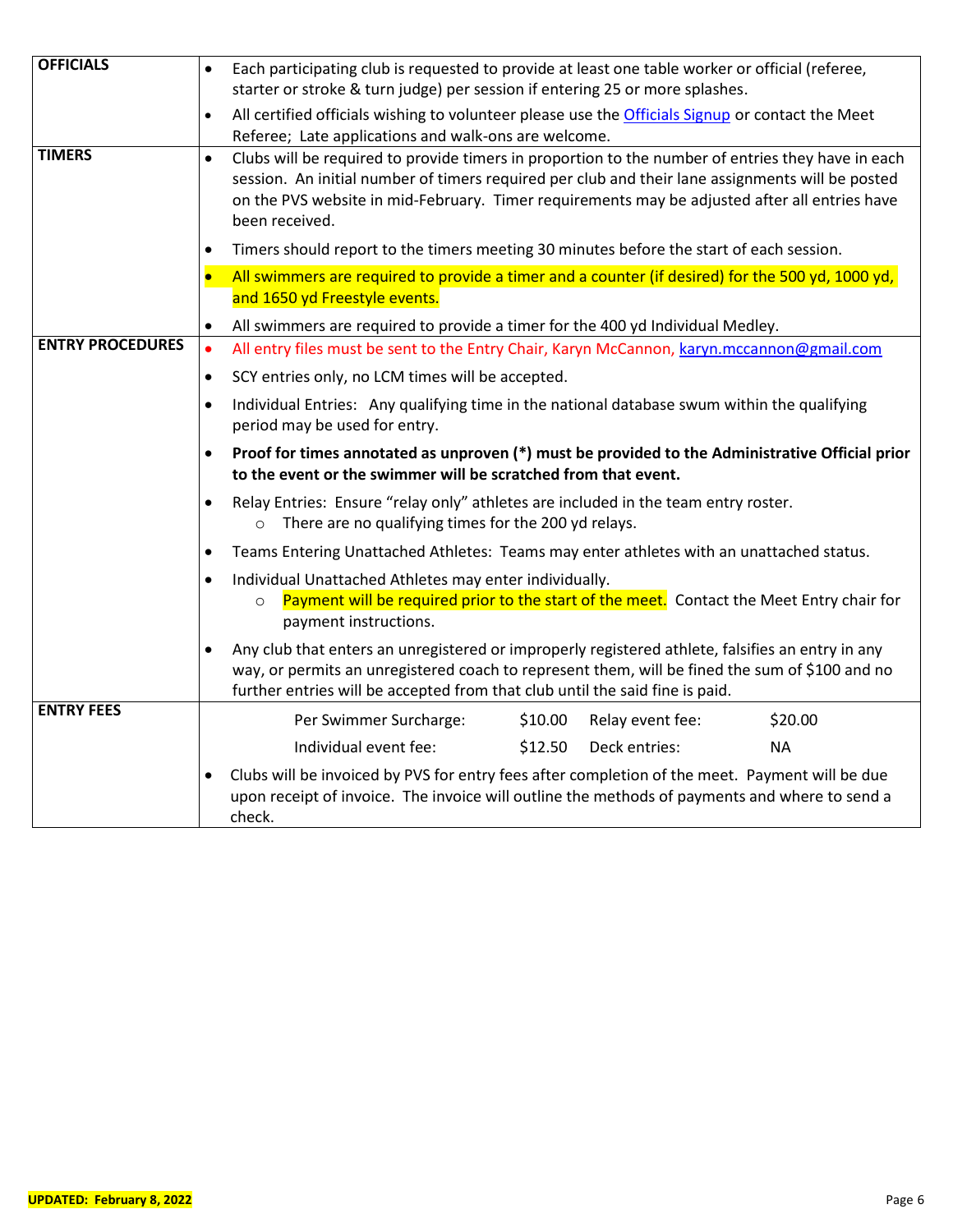## **PVS 2022 Short Course Junior Championships**

**March 3-6, 2022**

### **Thursday, March 3, 2022**

Warm up: 4:30-5:30 pm, Events: 5:40 pm

| Women's<br>Event#                                                                                               | <b>NFT</b> | <b>NST</b> | Event                       | <b>NST</b> | <b>NFT</b> | Men's<br>Event# |
|-----------------------------------------------------------------------------------------------------------------|------------|------------|-----------------------------|------------|------------|-----------------|
| 101                                                                                                             | 18:10.00Y  | 19:39.99Y  | 13 & Over 1650 yd Freestyle |            |            |                 |
|                                                                                                                 |            |            | 13 & Over 1000 yd Freestyle | 10:42.69Y  | 10:05.00Y  | 102             |
| Positive check-in deadline for all events is 5:00 pm.<br>All swimmers must provide their own timer and counter. |            |            |                             |            |            |                 |

#### **Friday, March 4, 2022**

Prelims: Warm up: 7:00-8:50 am, Events: 9:00 am Finals: Warm up: 4:30-5:50, Events: 6:00 pm

| Women's<br>Event #                                                           | <b>NFT</b> | <b>NST</b> | Event                              | <b>NST</b> | <b>NFT</b> | Men's<br>Event# |
|------------------------------------------------------------------------------|------------|------------|------------------------------------|------------|------------|-----------------|
| 103                                                                          | 1:57.30Y   | 2:01.99Y   | 13 & Over 200 yd Freestyle         | 1:52.19    | 1:48.00Y   | 104             |
| 105                                                                          | 1:10.20Y   | 1:14.39Y   | 13 & Over 100 yd Breaststroke      | 1:07.29Y   | 1:03.00Y   | 106             |
| 107                                                                          | 1:00.10Y   | 1:03.49Y   | 13 & Over 100 yd Butterfly         | 57.29Y     | 54.50Y     | 108             |
| 109                                                                          | 4:45.60Y   | 4:57.99Y   | 13 & Over 400 yd Individual Medley | 4:32.99Y   | 4:22.60Y   | 110             |
|                                                                              |            |            | 10 minute Break                    |            |            |                 |
| 111                                                                          | 8:28.80Y   | 9:02.69Y   | 13 & Over 800 yd Freestyle Relay   | 8:16.09Y   | 7:41.00Y   | 112             |
| Positive Check-in for the 400 yd Individual Medley is 9:00 am.               |            |            |                                    |            |            |                 |
| Positive Check-in for the 800 yd Freestyle Relay is 10:00 am.                |            |            |                                    |            |            |                 |
| All swimmers must provide their own timer for the 400 IM.                    |            |            |                                    |            |            |                 |
| Break will be 10 minutes and the competition pool will be open for Warm-ups. |            |            |                                    |            |            |                 |

#### **Saturday, March 5, 2022**

Prelims: Warm up: 7:00-8:50 am, Events: 9:00 am Finals: Warm up: 4:30-5:50, Events: 6:00 pm

| Women's<br>Events#                                                                                                                                                                                                                                                                                     | <b>NFT</b> | <b>NST</b> | Event                            | <b>NST</b> | <b>NFT</b> | Men's<br>Event# |
|--------------------------------------------------------------------------------------------------------------------------------------------------------------------------------------------------------------------------------------------------------------------------------------------------------|------------|------------|----------------------------------|------------|------------|-----------------|
| 113                                                                                                                                                                                                                                                                                                    | 2:30.20Y   | 2:38.39Y   | 13 & Over 200 yd Breaststroke    | 2:25.49Y   | 2:16.60Y   | 114             |
| 115                                                                                                                                                                                                                                                                                                    | 25.10Y     | 26.19Y     | 13 & Over 50 yd Freestyle        | 23.59Y     | 22.70Y     | 116             |
| 117                                                                                                                                                                                                                                                                                                    | 1:00.40Y   | 1:03.59Y   | 13 & Over 100 yd Backstroke      | 58.19Y     | 55.40Y     | 118             |
| 119                                                                                                                                                                                                                                                                                                    | 5:13.50Y   | 5:24.99Y   | 13 & Over 500 yd Freestyle       | 4:59.99Y   | 4:50.00Y   | 120             |
| 121                                                                                                                                                                                                                                                                                                    |            |            | 13 & Over 200 yd Freestyle Relay |            |            | 122             |
|                                                                                                                                                                                                                                                                                                        |            |            | <b>10 minute Break</b>           |            |            |                 |
| 123                                                                                                                                                                                                                                                                                                    | 4:30.20    | 4:48.99Y   | 13 & Over 400 yd Medley Relay    | 4:23.89Y   | 4:02.60Y   | 124             |
| Positive Check-in deadline for 500 yd Freestyle is 9:00 am.<br>Positive Check-in deadline for 400 yd Medley Relay is 10:00 am.<br>All swimmers must provide their own timer and counter (if desired) for the 500 Free.<br>Break will be 10 minutes and the competition pool will be open for Warm-ups. |            |            |                                  |            |            |                 |